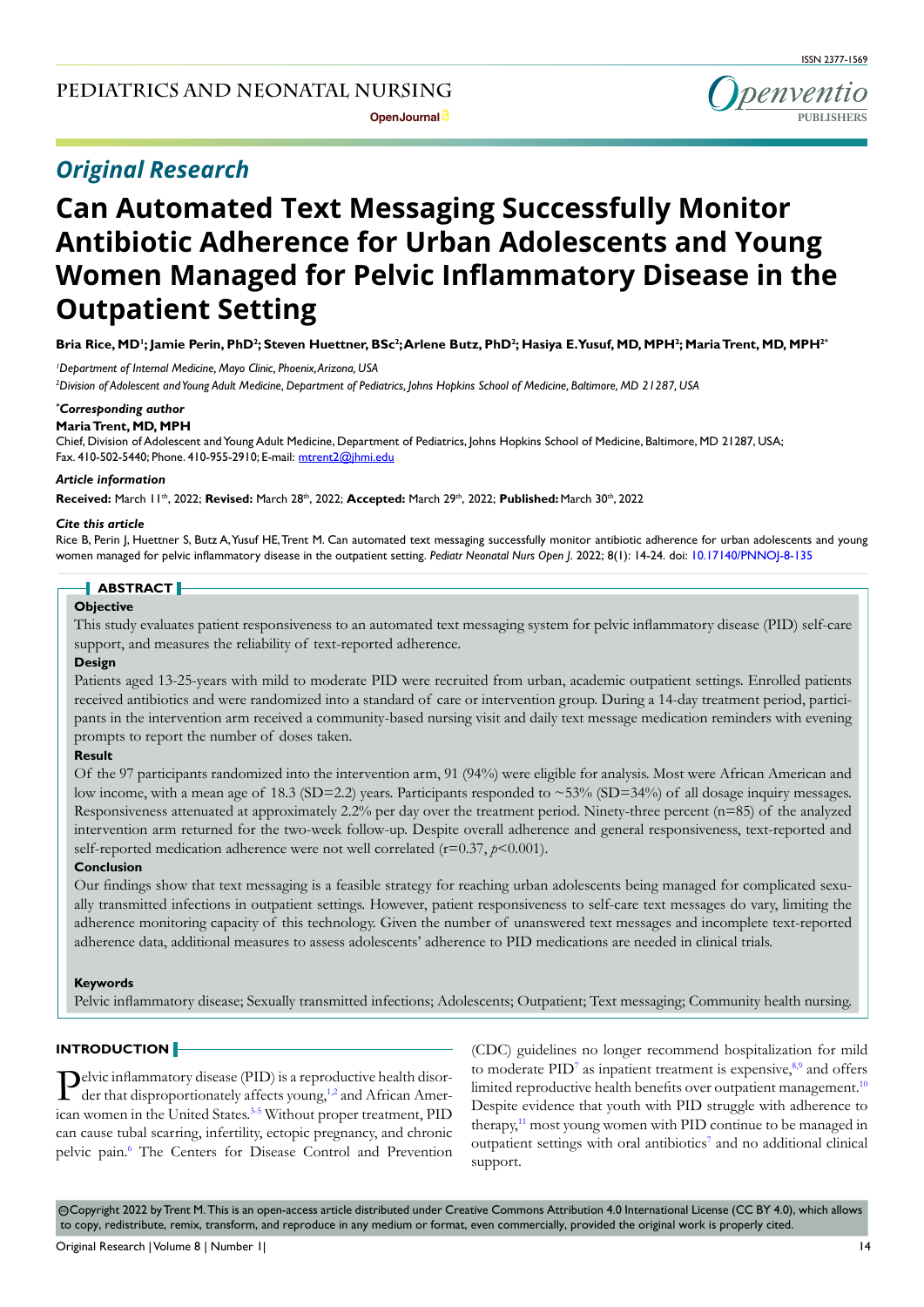

For adolescents who make up  $20\%$  of all new PID cases,<sup>12</sup> the shift from inpatient to outpatient treatment without additional clinical support may have been shortsighted. Adolescents often engage in high-risk sexual behaviors, like unprotected sex and sexual concurrency that increase exposure to sexually transmitted diseases (STDs) and PID.[6,](#page-6-0)[13](#page-6-6) Once diagnosed, adolescents with PID struggle to adhere to antibiotics and follow-up appointments.<sup>14</sup> A 2010 randomized controlled trial (RCT) investigated the benefit of a 6-minute interventional video on adolescent's adherence to PID self-care recommendations. Participants were found to be only 66% adherent to antibiotics, while a mere 16% of control and 36% of intervention groups returned for the recommended 72-hr follow-up visit[.15](#page-6-8)

Additionally, poor adherence to therapy increases adolescents' risk for short- and long-term sequelae.<sup>16,17</sup> Adolescents with PID are more likely than adult women to develop recurrent PID and subsequent STDs.<sup>[18](#page-6-10)</sup> Each PID episode substantially increases the risk of tubal infertility and chronic pelvic pain.[16](#page-6-9) Such disparities suggest that youth-focused interventions are needed to improve health outcomes for adolescents and young adult women managed for PID in outpatient settings.

With  $\sim$ 6 million text messages sent each day,<sup>[19](#page-6-11)</sup> electronic messaging may provide a novel and cost-effective means<sup>20</sup> to communicate with patients in outpatient settings, and to improve treatment outcomes. Text messages are delivered in real time, $20,21$ making them suitable for promoting health behavior change.<sup>21,22</sup> Moreover, text messaging is widely accessible among youth,<sup>[23-25](#page-6-14)</sup> and there is no digital divide for under-represented minorities.<sup>26,27</sup> In a 2012 text messaging intervention for urban, minority youth on Depo Provera, 92% of participants had unlimited access to text messaging services.<sup>27-29</sup> Findings from this study and others<sup>[30,31](#page-7-0)</sup> demonstrate the feasibility of two-way health related text messaging with minority youth, a population that is often difficult to reach outside of healthcare settings. Text message interventions also improved health outcomes and behaviors for patients with diabetes, asthma, and human immunodeficiency virus (HIV) in prior studies.<sup>21,30-32</sup> A recent RCT by Wolff et al<sup>33</sup> used text message reminders to increase adolescents' adherence to recommended PID follow-up appointments. However, no study has evaluated the role automated text messaging may play in monitoring antibiotic adherence in youth with PID.

The Technology Enhanced Community Health Nursing (TECH-N) study is a two arm RCT designed to evaluate how text message reminders and community health nursing visits may improve urban adolescents' adherence to antibiotics, and reduce the sequelae of PID.<sup>34,35</sup> Recently published findings from the larger TECH-N study found that text messaging and community health nursing intervention for adolescents and young adult women with PID decreased subsequent gonorrhea and chlamydia rates, and improved adherence to scheduled follow-up visits.<sup>36</sup> This sub-analysis of the TECH-N study investigates the text messaging component of the intervention. Specifically, this study (1) analyzes patient responsiveness to an automated text messaging system designed to monitor antibiotic adherence, and (2) measures the reliability of text-reported medication adherence against self-reported antibiotic adherence for adolescents and young women with mild to moderate PID enrolled in the TECH-N study.

### **METHODS**

### **Overview**

TECH-N is an active Institutional Review Board (IRB)-approved, RCT (# NCT01640379) with previously described methods.<sup>34,35</sup> Enrolled patients provided written informed consent, agreeing to be randomized, to participate in a community-based nursing visit if assigned to the intervention arm, and to complete research interviews at 2-weeks, 30-days, and 90-days post-enrollment. Nursing visits were conducted in patients' homes, except where patients felt it unsafe to do so per protocol. This quality control analysis focused on the fidelity of the text-messaging component of the intervention, which received human subjects' approval through the Johns Hopkins Institutional Review Board. The analyzed text message and adherence data were collected from September 2012 to June 2015.

### **Enrollment, Discharge, and Follow-up**

TECH-N research staff recruited patients from the Pediatric and Adult Emergency Departments, General Pediatric primary care clinic, and adolescent medicine/young adult practice within a large urban academic medical center in the mid-Atlantic region of the United States. Eligible patients were 13-25-years-old, English-speaking, female, and residents of the local metropolitan area diagnosed with mild to moderate PID and treated in outpatient settings. Patients who were pregnant, hospitalized for PID, had a language or cognitive barrier, or were re-diagnosed with PID were excluded. Enrolled patients were assigned to the intervention or standard of care (control group) using a computer-generated block randomization sequence[.34,35](#page-7-2) TECH-N provided disposable, prepaid phones for patients in the intervention arm who lacked mobile phones with text messaging capacity for use during the 90-day duration of the study.

Both the intervention and control groups received 28 tablets of 100 mg doxycycline and were instructed to take two doses or 200 mg daily for 14-days, according to the CDC's STD treatment guidelines.<sup>[7](#page-6-1)</sup> Some patients received additional medications (e.g. metronidazole 500 mg twice daily for 14-days) for concomitant treatment of bacterial vaginosis per provider request. At discharge, patients in the control group were instructed to followup with their primary care physicians or the institutional Title Xsupported Adolescent and Young Adult Clinic within 72-hours of PID diagnosis. The intervention arm received a community-based nursing visit within five days. All patients were scheduled for an outreach research visit immediately following the 14-day treatment period, where patients self-reported their compliance with prescribed antibiotic treatment. Adherence results from the posttreatment interview were uploaded to an online database.

#### **Text Messaging Intervention**

TECH-N staff enrolled patients in the intervention arm in an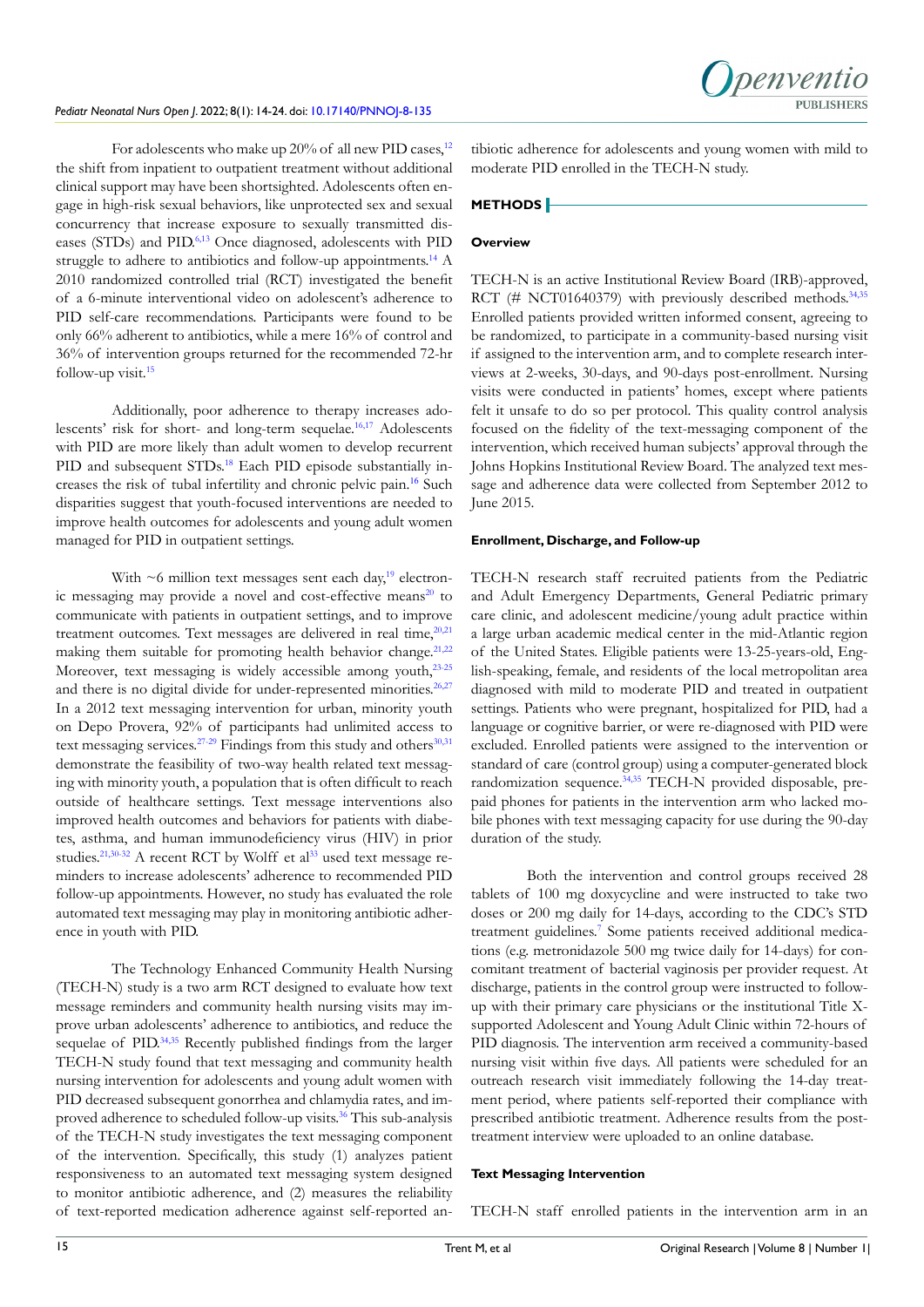

online health cloud SMS (HCS) system from Reify Health, LLC (<http://www.reifyhealth.com>) [37](#page-5-0) through which automated reminders and queries were sent. Patients in the intervention arm received a welcome message on the day of enrollment. During the 14-day treatment period, automated text message reminders to take two doses of antibiotics were sent daily at 9 am, and reminders to text back the number of pills taken for that day: "0, 1, or 2" were sent at 7 pm. Simply texting back 0, 1, or 2 was the only step participants had to complete to report adherence.

According to patients' responses, the HCS system sent text messages to encourage compliance when doses were missed. However, patients were not prompted to respond to encouragement messages. During the 14-day treatment period, fifteen TECH-N text messages (1 welcome and 14 dosage inquiry messages) requested responses. All texts were automated but signed with "TECH-N Nurses" to foster a sense of connection with the study. Text message design was based on earlier focus groups with sexually active women and prior research with similar populations.[28,29](#page-7-4) Text messages were also designed to be interactive and to comply with the automated text messaging system's delivery capacity. TECH-N intervention messages are listed in Table 1.

| <b>Table 1: TECH-N Intervention Text Messages</b> |                                                                                                                                                                                                                  |  |  |  |  |
|---------------------------------------------------|------------------------------------------------------------------------------------------------------------------------------------------------------------------------------------------------------------------|--|--|--|--|
| <b>Welcome Message</b>                            | Thank you for enrolling in the TECH-N study. We will<br>contact you within 24 hours to arrange a follow-up visit.<br>Call us at --- if you don't receive a call. Text I if you got<br>this message. TECH-N Team. |  |  |  |  |
| Daily Adherence<br>Reminder                       | Good morning! Don't forget to take your medication<br>twice today with a BIG glass of water. TECH-N Nurses                                                                                                       |  |  |  |  |
| Daily Dosage Inquiry<br>Message                   | Good evening! How many doses did you take today? Text<br>0. I. or 2. TECH-N Nurses.                                                                                                                              |  |  |  |  |
| Sample Intervention<br>Message I                  | That's great! You're on your way to recovering completely.                                                                                                                                                       |  |  |  |  |
| Sample Intervention<br>Message 2                  | One dose is good, but you need to take both doses to<br>make sure your body heals properly.                                                                                                                      |  |  |  |  |
| Sample Sexual Health<br>Message I                 | Condoms prevent STDs. Stop by the TECH-N Office if<br>you need some. Call XXX-XXX-XXXX to let us know<br>are coming by TECH-N Team                                                                               |  |  |  |  |
| Sample Sexual Health<br>Message 2                 | Birth control is a healthy part of a relationship. Call the<br>Title 10 Clinic at XXX-XXX-XXXX if you need family<br>planning help. TECH-N Team                                                                  |  |  |  |  |

### **Statistical Analysis**

Raw incoming and outgoing text messages data and time stamps from the HCS database were de-identified and downloaded into an Excel (Microsoft Office, 2011) spreadsheet. Messages were sorted according to patient identification numbers, arranged in chronological order, and assigned unique background colors based on message type, i.e. dosage inquiry message, reminder message, patient response (Appendix A). Basic and user-defined excel functions were used to identify messages according to background color or word content for rapid calculation of response rates and sums of text-reported adherence (Appendix B).

### **Responsiveness**

Individual response rates were calculated based on the number of dosage inquiry messages a patient received and averaged. Percentage of patients responding to a dosage inquiry message was plotted by day (1-14) and evaluated with linear regression to examine attenuation.

### **Correlation**

The number of pills a patient reported to have remaining in their pill bottle at post-treatment follow-up was downloaded from a separate access database into Excel. This value was subtracted from 28 pills (perfect adherence) to determine self-reported adherence. Zero pills taken was assumed for patients who never texted back. Correlation between total dosage reported *via* text message and total self-reported dosage was evaluated with linear regression for all patients (intention to treat analysis) and for patients with ≥75% response rate (near perfect responders).

### **Outcome Measures**

The primary outcome measure was average patient responsiveness in percent. Secondary outcome measures were text-reported adherence (sum of daily text reported dosages taken), self-reported adherence, and correlation between text-reported and self-reported adherence. The intention to treat (ITT) analysis of correlation was used with the understanding that non-response may be an inherent problem with texting platforms designed to monitor adherence in clinical trials and clinical settings. Additional correlation analyses were included for participants with response rates of 75% or greater (near perfect responders). These investigations aimed to evaluate the correlation between text message and self-reported medication adherence in a population of participants' who were committed to texting back.

Participants occasionally responded twice to dosage inquiry messages. Whether participants sent a duplicate text message or responded late to a previous dosage inquiry message was unknown. Duplicate response messages delivered on the same day were ignored to avoid over representing responsiveness or total text reported adherence. Participants who failed to respond to a dosage inquiry message on a given day were assumed to have taken zero pills for that day.

### **RESULTS**

### **Enrollment**

One hundred and ninety-two (192) patients were enrolled in TECH-N from September 2012 to June 2015. Ninety-seven of these were randomized into the intervention arm. Three patients were excluded from the intervention arm for either being hospitalized for PID after enrollment, living outside the local metropolitan area, or being previously enrolled in the control group. Two participants were excluded from text message analysis because they enrolled in the HCS late in their treatment period and missed more than five text messages from TECH-N. Another participant was removed from text message evaluation due to continued treatment at the time of data analysis. Ninety-one patients were included in the final analysis. TECH-N maintained a high follow-up rate, with 93.4% of the analyzed intervention group (n=85) returning for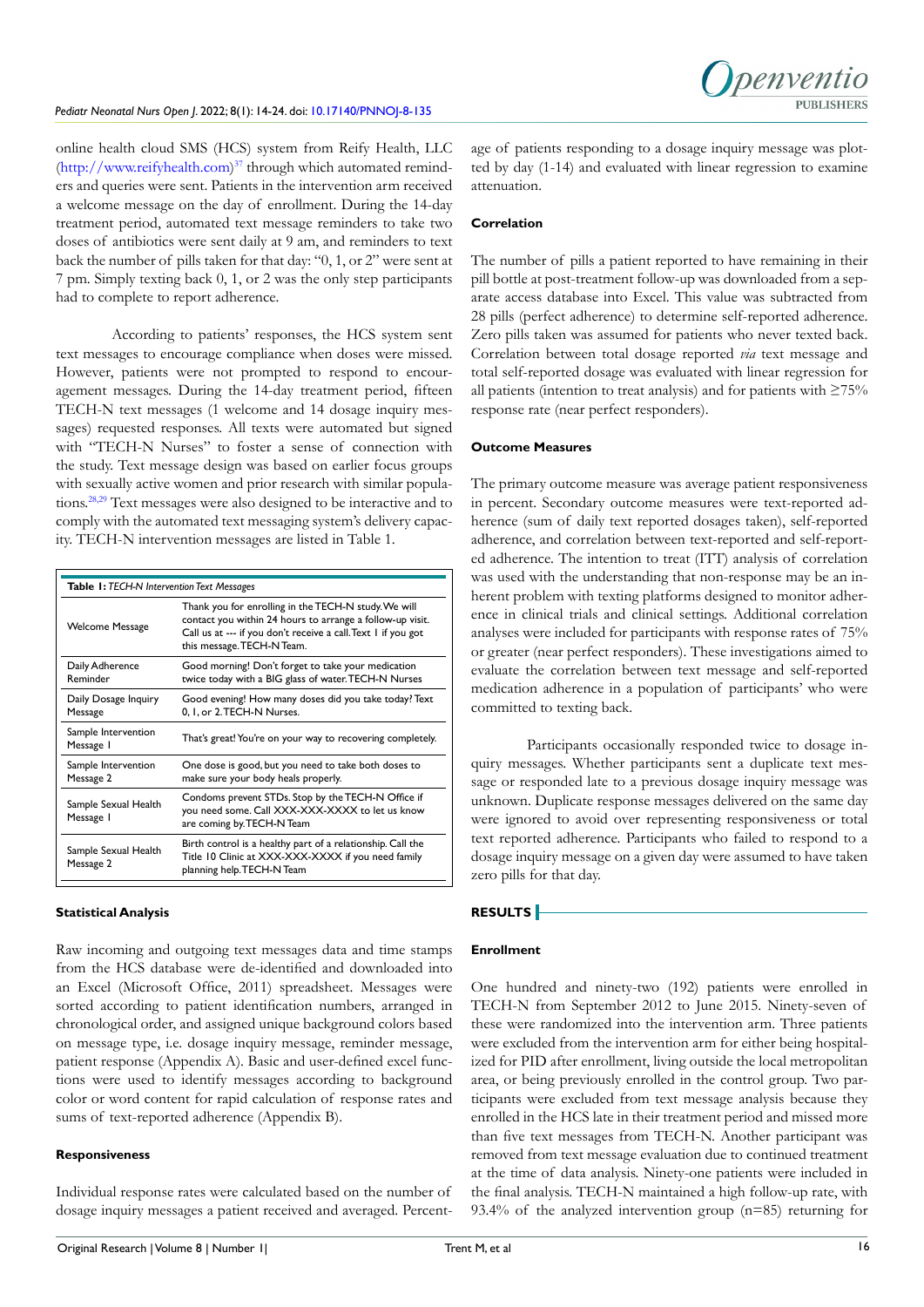the 2-week post-treatment follow-up interview (see attrition in Appendix C). TECH-N also had high follow-up rates at the 1- and 3-month research visits, with 95% of all participants returning for follow-up.

### **Demographics**

Participants included in this analysis were primarily African American (91%), with mean age of 18.6 (SD=2.2) years. All resided in the Baltimore metropolitan area, and 86.5% were Medicaid-insured and considered low-income. Forty-six (51.6%) had a high school degree or more, 23 (25%) had less than high school education, and 21 (23%) did not provide educational information. These demographics were calculated from 89 participants.

### **Message Delivery**

HCS logs confirmed that 75 (82%) of the final intervention group (n=91) received the welcome message and 89 (98%) received all 14-dosage inquiry messages. The HCS was programmed to deliver welcome messages to patients in the intervention arm only on the day of their enrollment in the study. Some patients registered in the HCS system after their TECH-N intervention group enrollment date due to phone functionality problems (n=16). These patients (n=16) did not receive the welcome message or any reminder or dosage inquiry messages programmed to deliver on treatment days prior to their HCS activation date. HCS logs confirmed that all other scheduled TECH-N messages were received by these patients. There were no Health Insurance Portability and Accountability Act (HIPAA) violations reported. Cell phone ownership was high, and only five participants required a pre-paid phone for study participation.

### **Text Message Responsiveness**

Fifty-six percent of participants who received the welcome message ( $n=42$  of 75) responded, and 86% ( $n=78$ ) of intervention participants responded to at least one dosage inquiry message. On average, patients responded to 53% (SD=34%) of dosage inquiry messages received during the treatment period. Responsiveness to dosage inquiry messages attenuated over time, approximating a 2% decrease per day (ß=-0.022, 95% CI -0.03 to -0.015, *p*<0.001) (Fig-



ure 1). Average responsiveness to dosage inquiry messages was 61.6% (95% CI, 54.9-68.3%) and 46.9% (95% CI, 43.1-51.0%) for weeks 1 and 2, respectively.

penyentic

**PURLISHERS** 

There were 9 perfect responders and 13 participants who never responded. Fifty-nine participants (65%) were actively engaged in interactive texting, responding to more than 40% of received adherence-monitoring messages (Table 2).

| Responsiveness (Total N=91)                                               |                               |  |
|---------------------------------------------------------------------------|-------------------------------|--|
| <b>Patient Responsive to Adherence</b><br><b>Monitoring Text Messages</b> | Number of<br>Participants (%) |  |
| Never Responded                                                           | 13(14%)                       |  |
| Responded At Least Once                                                   | 78 (86%)                      |  |
| Always Responded                                                          | 9 (9.8%)                      |  |
| 0 to 20% Responsive                                                       | 22 (24%)                      |  |
| 20 to 40% Responsive                                                      | 10(11%)                       |  |
| 40 to 60% Responsive                                                      | 14 (15%)                      |  |
| 60 to 80% Responsive                                                      | 23 (25%)                      |  |
| 80 to 100% Responsive                                                     | 22 (24%)                      |  |

There were no statistically significant differences in patient responsiveness to automated text messaging when stratified by age (<20-years *vs*. ≥20-years), education (non-high school graduates *vs*. high school graduates) or insurance type (Medicaid *vs*. private *vs*. no insurance). Of the final intervention group (n=91), 85 participants (93.4%) returned for two-week follow-up.

### **Reliability of Text Reported Adherence**

When all participants who returned for two-week follow-up were considered (n=85), the intention to treat correlation between textreported and self-reported medication adherence was positive, but weak (r=0.37, *p*<0.001) (Figure 2). Average total text-reported dosage was 13 (95% CI, 11-15) pills *versus* 24 (95% CI, 23-25) selfreported doses.



A strong correlation  $(0.82, p<0.001)$  was present when participants who responded to TECH-N messages more than 75%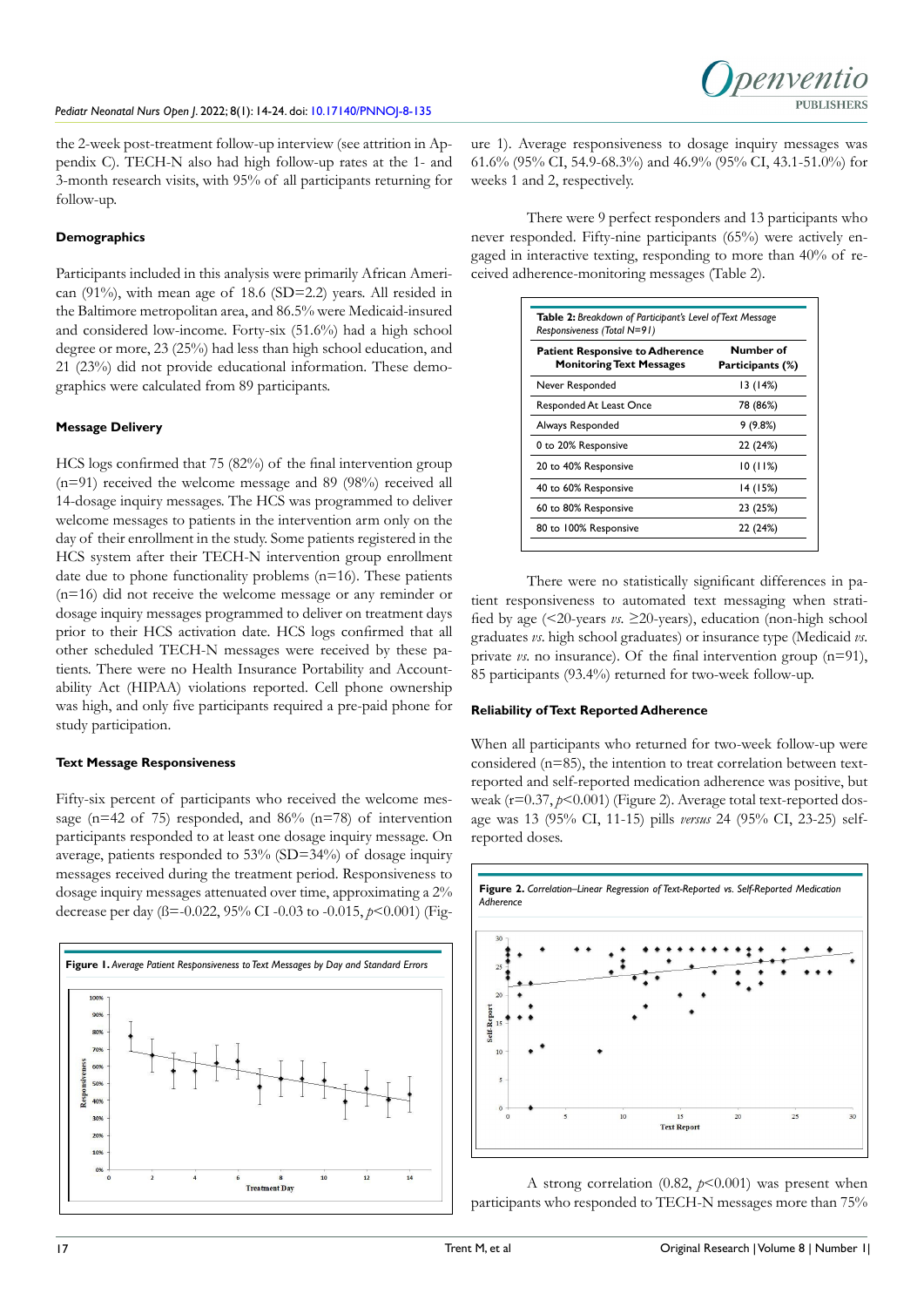

of the time (N=29) were considered. Near perfect responders had an average responsiveness of 89.3% and an average text reported adherence of 22 (95% CI, 20-24) pills *versus* 24 (95% CI, 21-26) self-reported pills.

Lower text response rates were not linked to low selfreported adherence (Figure 3). One-way ANOVA (*p*=0.331, significance at *p*<0.05) demonstrated no significant difference in selfreported pill count when intervention patients were categorized by text message engagement. Patients who responded to TECH-N messages 0 to 20% of the time self-reported adherence rates statistically similar to those with 80 to 100% response rates. The average self-reported antibiotic adherence was 86% (24 of 28 recommended pills).

### **DISCUSSION**

Our research demonstrates that urban adolescents managed for mild to moderate PID with oral antibiotics in outpatient settings are responsive to two-way text messaging communication for additional outpatient clinical support. However, baseline response rates to self-care text-messages varied (mean=53%, SD=34%) and tended to decrease over time. Baseline correlation between text reported and self-reported medication adherence was poor  $(R=0.37)$ . These findings suggest that response rates and attenuation in responsiveness over time limit the capacity of automated text messaging systems to remotely monitor adolescent's antibiotic adherence without additional clinical assessment. Enhancing patient responsiveness with two-way texting communication is needed to improve the reliability and adherence monitoring utility of automated text messaging systems for PID support in clinical practice and research.

Responsiveness to self-care text messages was not affected by age, education or economic background. This may be explained by the universality/ubiquity of text messaging. Also, responding to the automated text reminders did not affect patient's adherence to antibiotic therapy as TECH-N participants self-reported similar medication adherence regardless of text message engagement. Alternatively, simply receiving text message reminders to take antibiotics may have played a role in TECH-N patient's adherence. Prior studies have shown that 99% of received text messages are opened and that 90% are read within three-minutes of being received[.32](#page-7-5) Evaluating effectiveness of simple text message reminders *versus* two-way text messaging communication is an area for future research.

Enhancing patient's baseline responsiveness with twoway texting communication to improve the reliability and adherence monitoring utility of automated text messaging systems in clinical practice and research. As most participants completed their treatment months to years before text data was analyzed, a qualitative analysis of adolescents' non-responsiveness to TECH-N text messages was not performed. However, previous studies demonstrate that adolescents and young adult appreciate receiving health-related text messages from healthcare providers, and that these messages enhance their connection to the treatment team even if they do not respond.<sup>[28,](#page-7-4)[38,39](#page-7-6)</sup>

Text message response rates in this study were similar to prior trials investigating text message interventions for urban adolescents.

Dowshen and colleagues investigated text-messaging intervention for minority HIV-positive adolescents taking antiretroviral therapy.[30,31](#page-7-0) Participants in this study responded to 61% (SD=30%) of all self-care text messages on average, and the correlation between text-reported and self-reported medication adherence was moderate  $(R=0.52)$ .<sup>[31](#page-7-7)</sup> The slightly higher average response rate and correlation in this study might be due to the older age (23-years *vs*. 18-years) and the chronic and socially impactful nature of HIV infection, which requires close interaction with health care providers. Participants also chose the time of day that they wanted to receive text messages and personalized their reminders, which suggest that message personalization may increase text-messaging adherence.

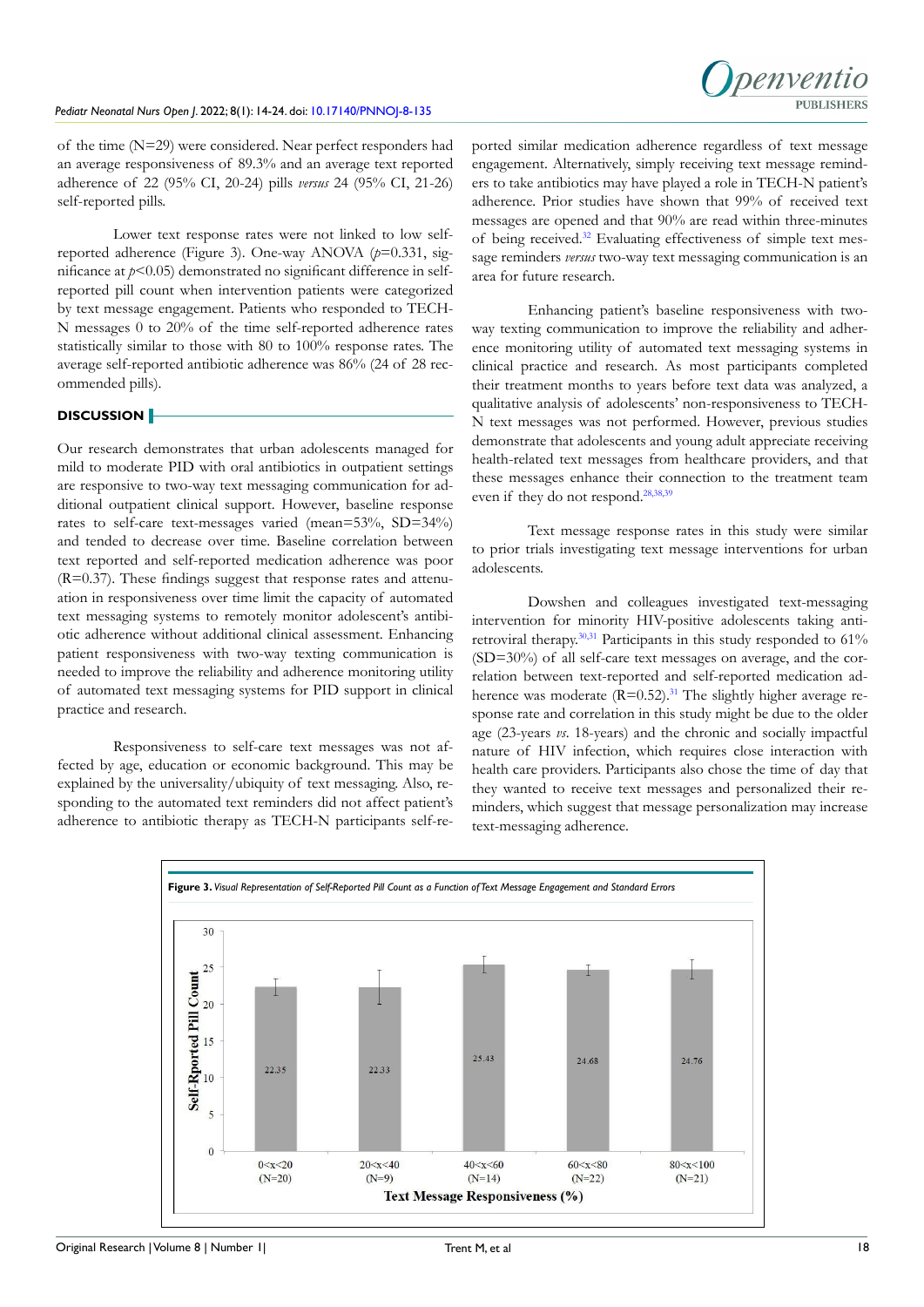Finally, attenuation in text message response rates overtime suggests that text fatigue may occur. A meta-analysis on text messaging systems for health found that health related text messages delivered at reduced frequency show higher patient compliance than daily text messaging[.32](#page-7-5) Comparing TECH-N results to our previous DepoText Trial supports this finding. DepoText participants received family planning appointment messages once per month and were on average 23% more responsive (76%) to automated text messages<sup>29</sup> than TECH-N participants (53%), despite similar age, race and background. "Habituation"–human's tendency to ignore a stimulus delivered frequently-may explain patient's differed response to daily *vs*. weekly text message reminders.[40](#page-7-9) However, the acute need for PID medication reminder support occurs daily over the 14-days after diagnosis rather than family planning injection behaviors occur every 3-months. Future research investigating patient responsiveness to adherence monitoring messages delivered at shorter *vs.* longer intervals will enhance our understanding of its effect on response rates.

### **LIMITATIONS**

A notable limitation of our study is the subjective assessment of medication adherence using self-report and its associated risk for reporting bias.[41](#page-7-10) Pill counts were attempted, but participants often did not have pill bottles at follow-up with the outreach staff member. Patients in the intervention arm received a clinical visit from TECH-N nurses three to five-days following PID diagnosis. The influence of nursing visits on medication adherence or study retention were not assessed in this study. Additionally, a few patients were taking medications in addition to doxycycline (i.e., metronidazole) and complex drug regimens have been known to affect adherence.<sup>[42](#page-7-11)</sup> However, this is the standard of care for PID, and the pill burden of this disorder cannot be overcome. TECH-N reminder messages would still be useful for the twice daily dosing of metronidazole along with doxycycline. .

The problem of handling missing text reported data for correlation analysis was discussed extensively. Single imputation using each participant's average daily text reported adherence was considered. However, the proportion of missing data (given average response rate of 53%) was too large to employ these methods. We chose to use observed data and present baseline scenarios (all participants no matter their response rate) and best-case scenario (high responders). A 75% response rate or greater was the cut off for near perfect responders as this was a conservative level of text engagement needed to provide a reasonable amount of intervention. Prior research investigating the adherence monitoring capacity of automated text messaging systems for urban youth have evaluated correlation without perfect response rates.<sup>[31](#page-7-7)</sup> Ultimately, participant non-responsiveness may be an inherent problem with text message interventions in clinical practice.

Finally, this research was conducted at a single urban academic center enrolling primarily low-income African American youth and may have limited generalizability to the general population of PID patient. However, the TECH-N study was executed in a community with significant STI disparities and effectively offered self-care support to vulnerable youth, who are disproportionately affected by PID and often difficult to reach in outpatient settings.

penyentic

### **CONCLUSION**

This study takes an important step towards understanding the role of text messaging in supporting adolescents and young adults with PID in outpatient settings and assessing antibiotic adherence for clinical and research purposes. Our findings are in line with prior research demonstrating that adolescents with sexual health concerns are open to additional clinical support *via* text messaging[.28-30,](#page-7-4)[33,](#page-7-1)[39](#page-7-12) It demonstrates that health-related text messaging is a feasible strategy for reaching adolescent and young adult (AYA) patients with PID in outpatient settings. However, baseline response rates to automated text messaging systems make text messaging insufficient as the sole means of monitoring adherence clinical management or research studies in this population.

Future research designed to optimize patient responsiveness to automated text messaging systems may improve automated text messaging systems' role in antibiotic adherence monitoring. Given the demonstrated attenuation in text message responsiveness overtime and incomplete text reported adherence data, use of additional means to monitor adherence and to support urban youth enrolled in sexual and reproductive health interventions are needed.

### **ACKNOWLEDGEMENTS**

The authors are grateful for the support of members of the TECH-N team, the clinical teams, and to all the study participants for their time. Research reported in this study was supported by the National Institute of Nursing Research (R01NR013507-01). The content is solely the responsibility of the authors and does not represent the official views of the National Institutes of Health.

### **DISCLOSURES**

Dr. Trent receives funding from the National Institutes of Health (NINR, NICHD, and NIMHD) and research supplies from Hologic, Inc and SpeeDx, LLC through Johns Hopkins University. She also serves on the Trojan Sexual Health Advisory Council (Church and Dwight, Inc.).

### **CONFLICTS OF INTEREST**

The authors declare that they have no conflicts of interest.

### **REFERENCES**

<span id="page-5-0"></span>1. Hay PE, Kerry SR, Normansell R, et al. Which sexually active young female students are most at risk of pelvic inflammatory disease? A prospective study. *Sex Transm Infect.* 2016; 92(1): 63-66. doi: [10.1136/sextrans-2015-052063](http://doi.org/10.1136/sextrans-2015-052063)

2. Gradison M. Pelvic Inflammatory Disease. *American Family Physician*. 2012: 85(8): 791-796.

<span id="page-5-1"></span>3. Simms I, Stephenson JM, Mallinson H, et al. Risk factors as-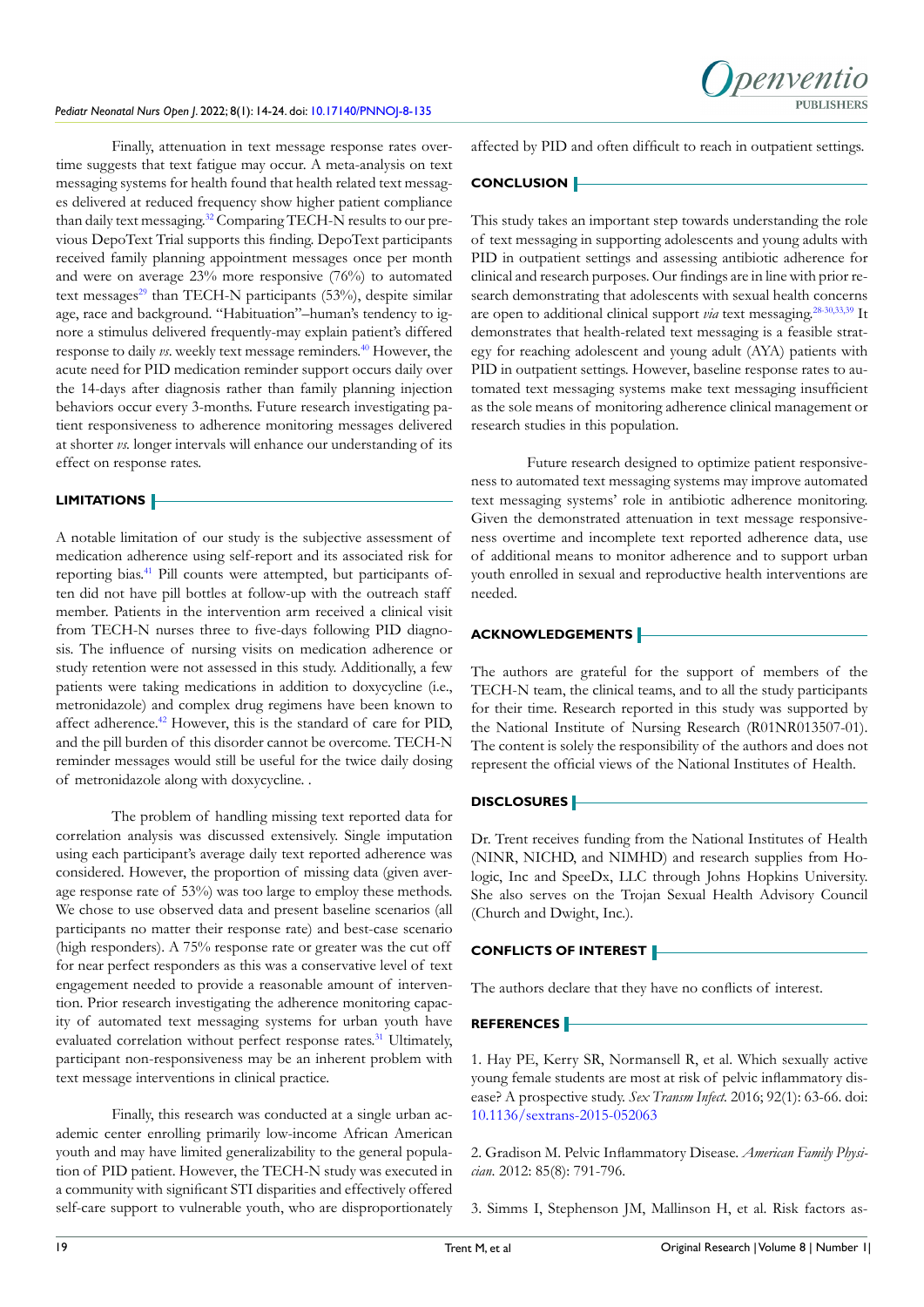sociated with pelvic inflammatory disease. *Sex Transm Infect*. 2006; 82(6): 452-457. doi: [10.1136/sti.2005.019539](http://doi.org/10.1136/sti.2005.019539)

4. Goyal M, Hersh A, Luan X, Localio R, Trent M, Zaoutis T. National trends in pelvic inflammatory disease among adolescents in the emergency department. *J Adolesc Health*. 2013; 53(2): 249-252. doi: [10.1016/j.jadohealth.2013.03.016](http://doi.org/10.1016/j.jadohealth.2013.03.016)

5. Centers for Disease Control and Prevention (CDC). 2015 Sexually Transmitted Diseases Surveillance: STD In Women and Infants. [http://medbox.iiab.me/modules/en-cdc/www.cdc.gov/](http://medbox.iiab.me/modules/en-cdc/www.cdc.gov/std/stats15/womenandinf.htm) [std/stats15/womenandinf.htm](http://medbox.iiab.me/modules/en-cdc/www.cdc.gov/std/stats15/womenandinf.htm). Accessed December 12, 2016.

<span id="page-6-0"></span>6. Gray-Swain MR, Peipert JF. Pelvic inflammatory disease in adolescents. *Current Opinion Obstetrics & Gynecology*. 2006; 18(5): 503-510. doi: [10.1097/01.gco.0000242952.87125.69](http://doi.org/10.1097/01.gco.0000242952.87125.69)

<span id="page-6-1"></span>7. Workowski KA, Bolan GA. Sexually transmitted disease treatment guidelines. *Recommendations and Reports.* 2015; 64(RR3): 1-137.

<span id="page-6-2"></span>8. Rein DB, Kassler WJ, Irwin KL, Rabiee L. Direct medical cost of pelvic inflammatory disease and its sequelae: Decreasing, but still substantial. *Obstet Gynecol*. 2000; 95(3): 397-402. doi: [10.1016/](http://doi.org/10.1016/s0029-7844(99)00551-7) [s0029-7844\(99\)00551-7](http://doi.org/10.1016/s0029-7844(99)00551-7)

9. Trent M, Ellen JM, Frick KD. Estimating the direct costs of pelvic inflammatory disease in adolescents: A within-system analysis. *Sex Transm Dis*. 2011; 38(4): 326-328. doi: [10.1097/](http://doi.org/10.1097/OLQ.0b013e3181fc6c65) [OLQ.0b013e3181fc6c65](http://doi.org/10.1097/OLQ.0b013e3181fc6c65)

<span id="page-6-3"></span>10. Ness RB, Trautmann G, Richter HE, et al. Effectiveness of treatment strategies of some women with pelvic inflammatory disease: A randomized trial. *Obstet Gynecol*. 2005; 106(3): 573-580. doi: [10.1097/01.AOG.0000175193.37531.6e](http://doi.org/10.1097/01.AOG.0000175193.37531.6e)

<span id="page-6-4"></span>11. Dunbar-Jacob J, Sereika SM, Foley SM, Bass DC, Ness RB. Adherence to oral therapies in pelvic inflammatory disease. *J Womens Health (Larchmt)*. 2004; 13(3): 285-291. doi: [10.1089/154099904323016446](http://doi.org/10.1089/154099904323016446)

<span id="page-6-5"></span>12. Shafer MA, Sweet RL. Pelvic inflammatory disease in adolescent females. *Adolesc Med*. 1990; 1(3): 545-564.

<span id="page-6-6"></span>13. Igra V. Pelvic Inflammatory disease in adolescents. *AIDS Patient Care STDS*. 1998; 12(2): 109-124. doi: [10.1089/apc.1998.12.109](http://doi.org/10.1089/apc.1998.12.109)

<span id="page-6-7"></span>14. Trent M, Judy SL, Ellen JM, Walker A. Use of an institutional intervention to improve quality of care for adolescents treated in pediatric ambulatory settings for pelvic inflammatory disease. *J Adolesc Health*. 2006; 39(1): 50-56. doi: [10.1016/j.jado](http://doi.org/10.1016/j.jadohealth.2005.08.008)[health.2005.08.008](http://doi.org/10.1016/j.jadohealth.2005.08.008)

<span id="page-6-8"></span>15. Trent M, Chung SE, Burke M, Walker A, Ellen JM. Results of a randomized controlled trial of a brief behavioral intervention for pelvic inflammatory disease in adolescents. *J Pediatr Adolesc Gynecol*. 2010; 23(2): 96-101. doi: [10.1016/j.jpag.2009.06.005](http://doi.org/10.1016/j.jpag.2009.06.005)

<span id="page-6-9"></span>16. Trent M, Bass D, Ness RB, Haggerty C. Recurrent PID, subse-

quent STI, and reproductive health outcomes: Findings from the PID evaluation and clinical health (PEACH) study. *Sex Transm Dis*. 2011; 38(9): 879-881. doi: [10.1097/OLQ.0b013e31821f918c](http://doi.org/10.1097/OLQ.0b013e31821f918c )

17. Trent M, Chung SE, Forrest L, Ellen JM. Subsequent sexually transmitted infection after outpatient treatment of pelvic inflammatory disease. *Arch Pediatr Adolesc Med*. 2008; 162(11): 1022-1025. doi: [10.1001/archpedi.162.11.1022](http://doi.org/10.1001/archpedi.162.11.1022)

<span id="page-6-10"></span>18. Trent M, Haggerty CL, Jennings JM, Lee S, Bass DC, Ness R. Adverse adolescent reproductive health outcomes after pelvic inflammatory disease. *Arch Pediatr Adolesc Med*. 2011; 165(1): 49-54. doi: [10.1001/archpediatrics.2010.256](http://doi.org/10.1001/archpediatrics.2010.256)

<span id="page-6-11"></span>19. O'Grady M. SMS Usage Remains Strong In The US: 6 Billion Text Messages Are Sent Each Day. *SMS Usage Remains Strong In The US: 6 Billion Text Messages Are Sent Each Day.* 2012. [https://www.](https://www.forrester.com/blogs/12-06-19-sms_usage_remains_strong_in_the_us_6_billion_sms_messages_are_sent_each_day/) [forrester.com/blogs/12-06-19-sms\\_usage\\_remains\\_strong\\_in\\_](https://www.forrester.com/blogs/12-06-19-sms_usage_remains_strong_in_the_us_6_billion_sms_messages_are_sent_each_day/) [the\\_us\\_6\\_billion\\_sms\\_messages\\_are\\_sent\\_each\\_day/](https://www.forrester.com/blogs/12-06-19-sms_usage_remains_strong_in_the_us_6_billion_sms_messages_are_sent_each_day/). Accessed December 12, 2016.

<span id="page-6-12"></span>20. Atun R, Sittampalam S. A review of the characteristics and benefits of SMS in delivering healthcare. the role of mobile phones in increasing accessibility and efficiency in healthcare. [https://](https://www.scienceopen.com/document?vid=af6c3dc0-a04a-4052-abf5-395f468dbdda) [www.scienceopen.com/document?vid=af6c3dc0-a04a-4052-abf5-](https://www.scienceopen.com/document?vid=af6c3dc0-a04a-4052-abf5-395f468dbdda) [395f468dbdda](https://www.scienceopen.com/document?vid=af6c3dc0-a04a-4052-abf5-395f468dbdda). Accessed December 12, 2016.

<span id="page-6-13"></span>21. Fjeldsoe BS, Marshall AL, Miller YD. Behavior change interventions delivered by mobile telephone short-message service. *Am J Prev Med*. 2009; 36(2): 165-173. doi: [10.1016/j.amepre.2008.09.040](http://doi.org/10.1016/j.amepre.2008.09.040 )

22. Heron KE, Smyth JM. Ecological momentary interventions: Incorporating mobile technology into psychosocial and health behaviour treatments. *Br J Health Psychol*. 2010; 15(Pt 1): 1-39. doi: [10.1348/135910709X466063](http://doi.org/10.1348/135910709X466063)

<span id="page-6-14"></span>23. Lenhart A. Teens, Smart Phones & Texting. [https://www.](https://www.pewresearch.org/internet/2012/03/19/Teens-Smartphones-Texting/) [pewresearch.org/internet/2012/03/19/Teens-Smartphones-Tex](https://www.pewresearch.org/internet/2012/03/19/Teens-Smartphones-Texting/)[ting/](https://www.pewresearch.org/internet/2012/03/19/Teens-Smartphones-Texting/). Accessed December 12, 2016.

24. Kohut A, Wilke R, Menasce Horowitz J, et al. Global Digital Communication: Texting, Social Networking Popular Worldwide. [https://www.pewresearch.org/global/2011/12/20/Global-Dig](https://www.pewresearch.org/global/2011/12/20/Global-Digital-Communication-Texting-Social-Networking-Popular-Worldwide/)[ital-Communication-Texting-Social-Networking-Popular-World](https://www.pewresearch.org/global/2011/12/20/Global-Digital-Communication-Texting-Social-Networking-Popular-Worldwide/)[wide/.](https://www.pewresearch.org/global/2011/12/20/Global-Digital-Communication-Texting-Social-Networking-Popular-Worldwide/) Accessed December 12, 2016.

25. Lenhart A, Ling R, Campbell S, Purcell K. Teens and Mobile Phones. [https://www.pewresearch.org/internet/2010/04/20/](https://www.pewresearch.org/internet/2010/04/20/teens-and-mobile-phones/) [teens-and-mobile-phones/](https://www.pewresearch.org/internet/2010/04/20/teens-and-mobile-phones/). Accessed December 10, 2016.

<span id="page-6-15"></span>26. Smith A. How Americans Use Text Messaging. [https://www.](https://www.pewresearch.org/internet/2011/09/19/How-Americans-Use-Text-Messaging/) [pewresearch.org/internet/2011/09/19/How-Americans-Use-](https://www.pewresearch.org/internet/2011/09/19/How-Americans-Use-Text-Messaging/)[Text-Messaging/](https://www.pewresearch.org/internet/2011/09/19/How-Americans-Use-Text-Messaging/). Accessed December 10, 2016.

<span id="page-6-16"></span>27. Johnson SL, Tandon SD, Trent M, Jones V, Cheng TL. Use of technology with health care providers: Perspectives from urban youth. *J Pediatr.* 2012; 160(6): 997-1002. doi: [10.1016/j.](http://doi.org/10.1016/j.jpeds.2011.11.059) [jpeds.2011.11.059](http://doi.org/10.1016/j.jpeds.2011.11.059)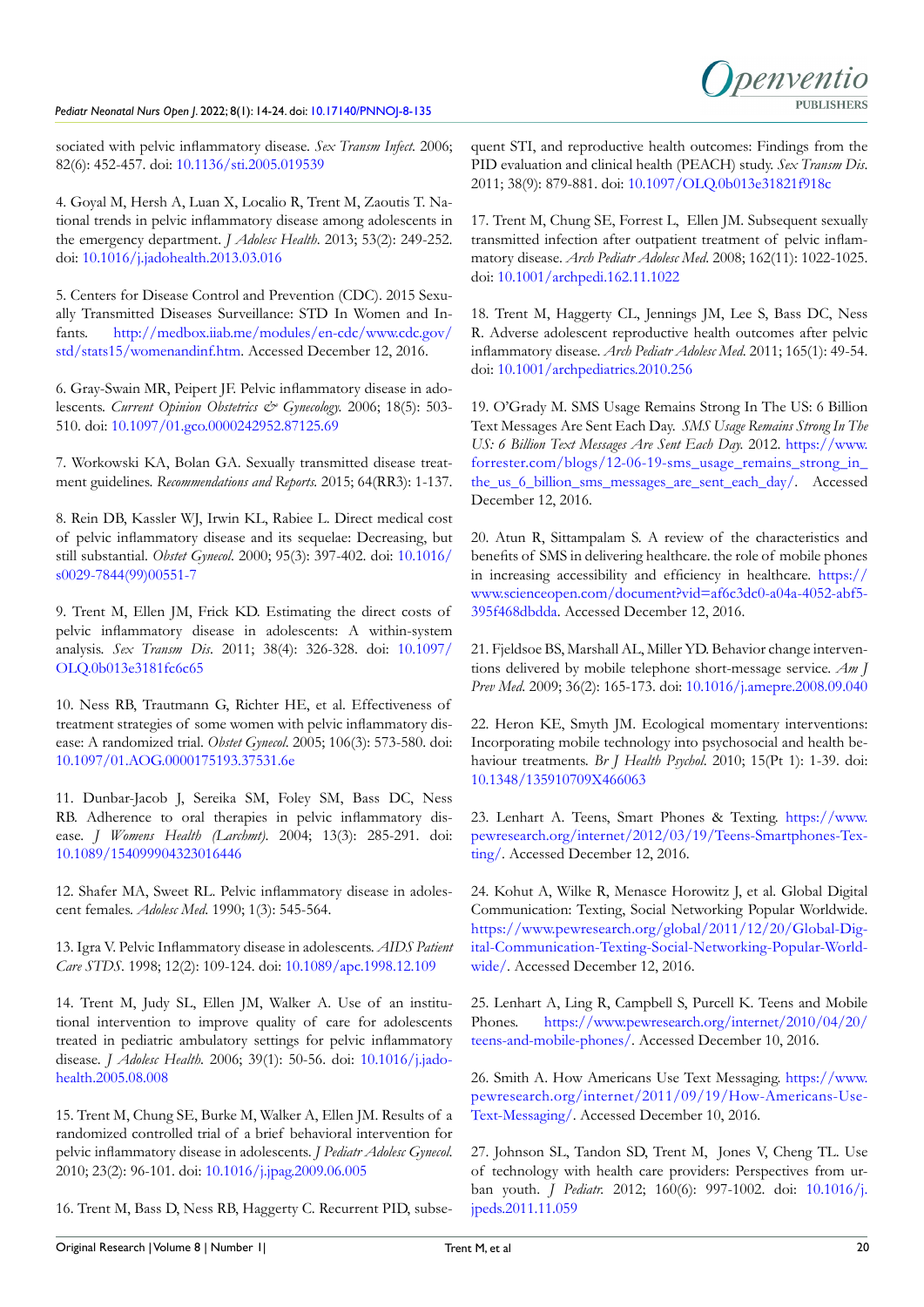penyentic **PURLISHERS** 

<span id="page-7-4"></span>28. Irons M, Tomaszewski K, Muñoz Buchanan CR, Trent M. Understanding adolescent non-responsiveness to text messages: Lessons from the depotext trial. *J Urban Health*. 2015; 92(3): 502-512. doi: [10.1007/s11524-015-9950-7](http://doi.org/10.1007/s11524-015-9950-7)

<span id="page-7-8"></span>29. Trent M, Thompson C, Tomaszewski K. Text messaging support for urban adolescents and young adults using injectable contraception: Outcomes of the depotext pilot trial. *J Adolesc Health*. 2015; 57(1): 100-106. doi: [10.1016/j.jadohealth.2015.03.008](http://doi.org/10.1016/j.jadohealth.2015.03.008)

<span id="page-7-0"></span>30. Dowshen N, Kuhns LM, Johnson A, Holoyda BJ, Garofalo R. Improving adherence to antiretroviral therapy for youth living with HIV/AIDS: A pilot study using personalized, interactive, daily text message reminders. *J Med Internet Res*. 2012; 14(2): e51. doi: [10.2196/jmir.2015](http://doi.org/10.2196/jmir.2015)

<span id="page-7-7"></span>31. Dowshen N, Kuhns LM, Gray C, Lee S, Garofalo R. Feasibility of interactive text message response (ITR) as a novel, real-time measure of adherence to antiretroviral therapy for HIV+ Youth. *AIDS Behav*. 2013; 17(6): 2237-2243. doi: [10.1007/s10461-013-](http://doi.org/10.1007/s10461-013-0464-6) [0464-6](http://doi.org/10.1007/s10461-013-0464-6)

<span id="page-7-5"></span>32. Hall AK, Cole-Lewis H, Bernhardt JM. Mobile text messaging for health: A systematic review of reviews. *Annu* Rev *Public Health*. 2015; 36: 393-415. doi: [10.1146/annurev-publ](http://doi.org/10.1146/annurev-publhealth-031914-122855)[health-031914-122855](http://doi.org/10.1146/annurev-publhealth-031914-122855)

<span id="page-7-1"></span>33. Wolff M, Balamuth F, Sampayo E, Mollen C. Improving adolescent pelvic inflammatory disease follow-up from the emergency department: Randomized controlled trial with text messages. *Ann Emerg Med*. 2016; 67(5): 602-609.e3. doi: [10.1016/j.annemerg](http://doi.org/10.1016/j.annemergmed.2015.10.022)[med.2015.10.022](http://doi.org/10.1016/j.annemergmed.2015.10.022)

<span id="page-7-2"></span>34. Butz AM, Gaydos C, Chung S-E, Johnson BH, Huettner S, Trent M. Care-seeking behavior after notification among young women with recurrent sexually transmitted infections after pelvic inflammatory disease. *Clin Pediatr (Phila).* 2016; 55(12): 1107-1112. doi: [10.1177/0009922816662863](http://doi.org/10.1177/0009922816662863)

35. Trent M, Chung SE, Gaydos C, et al. Recruitment of minor-

ity adolescents and young adults into randomized clinical trials: Testing the design of the technology enhanced community health nursing (TECH-N) pelvic inflammatory disease trial. *Eur Med J Reprod Health*. 2016; 2(1): 41-51.

<span id="page-7-3"></span>36. Trent M, Perin J, Gaydos CA, et al. Efficacy of technology-enhanced community health nursing in females with PID. *JAMA Netw Open*. 2019; 2(8): e198652. doi: [10.1001/jamanet](http://doi.org/10.1001/jamanetworkopen.2019.8652)[workopen.2019.8652](http://doi.org/10.1001/jamanetworkopen.2019.8652)

37. Reify HEALTH. Better. Sooner. Together. Clinical research starts with diverse enrollment. [http://www.reifyhealth.com.](http://www.reifyhealth.com) Accessee December 12, 2016.

<span id="page-7-6"></span>38. Cornelius JB, Dmochowski J, Boyer C, St Lawrence J, Lightfoot M, Moore M. Text-messaging-enhanced HIV intervention for african american adolescents: A feasibility study. *J Assoc Nurses AIDS Care*. 2013; 24(3): 256-267. doi: [10.1016/j.jana.2012.06.005](http://doi.org/10.1016/j.jana.2012.06.005)

<span id="page-7-12"></span>39. Pop-Eleches C, Thirumurthy H, Habyarimana JP, et al. Mobile phone technologies improve adherence to antiretroviral treatment in a resource-limiting setting: A randomized controlled trial of text message reminders. *AIDS*. 2011; 25(6): 825-834. doi: [10.1097/](http://doi.org/10.1097/QAD.0b013e32834380c1) [QAD.0b013e32834380c1](http://doi.org/10.1097/QAD.0b013e32834380c1)

<span id="page-7-9"></span>40. Buchanan CM, Tomaszewski K, Chung S, Upadhya KK, Ramsey A, Trent ME. Why didn't you text me? post-study trends from the depotext trial. *Clinical Pediatrics*. 2017; 57(1): 82-88. doi: [10.1177/0009922816689674](http://doi.org/10.1177/0009922816689674)

<span id="page-7-10"></span>41. Stirratt MJ, Dunbar-Jacob J, Crane HM, et al. Self-report measures of medication adherence behavior: Recommendations on optimal use. *Transl Behav Med*. 2015; 5(4): 470-82. doi: [10.1007/](http://doi.org/10.1007/s13142-015-0315-2) [s13142-015-0315-2](http://doi.org/10.1007/s13142-015-0315-2)

<span id="page-7-11"></span>42. Ingersoll KS, Cohen J. The impact of medication regimen factors on adherence to chronic treatment: A review of literature. *J Behav Med*. 2008; 31(3): 213-224. doi: [10.1007/s10865-007-9147-y](http://doi.org/10.1007/s10865-007-9147-y)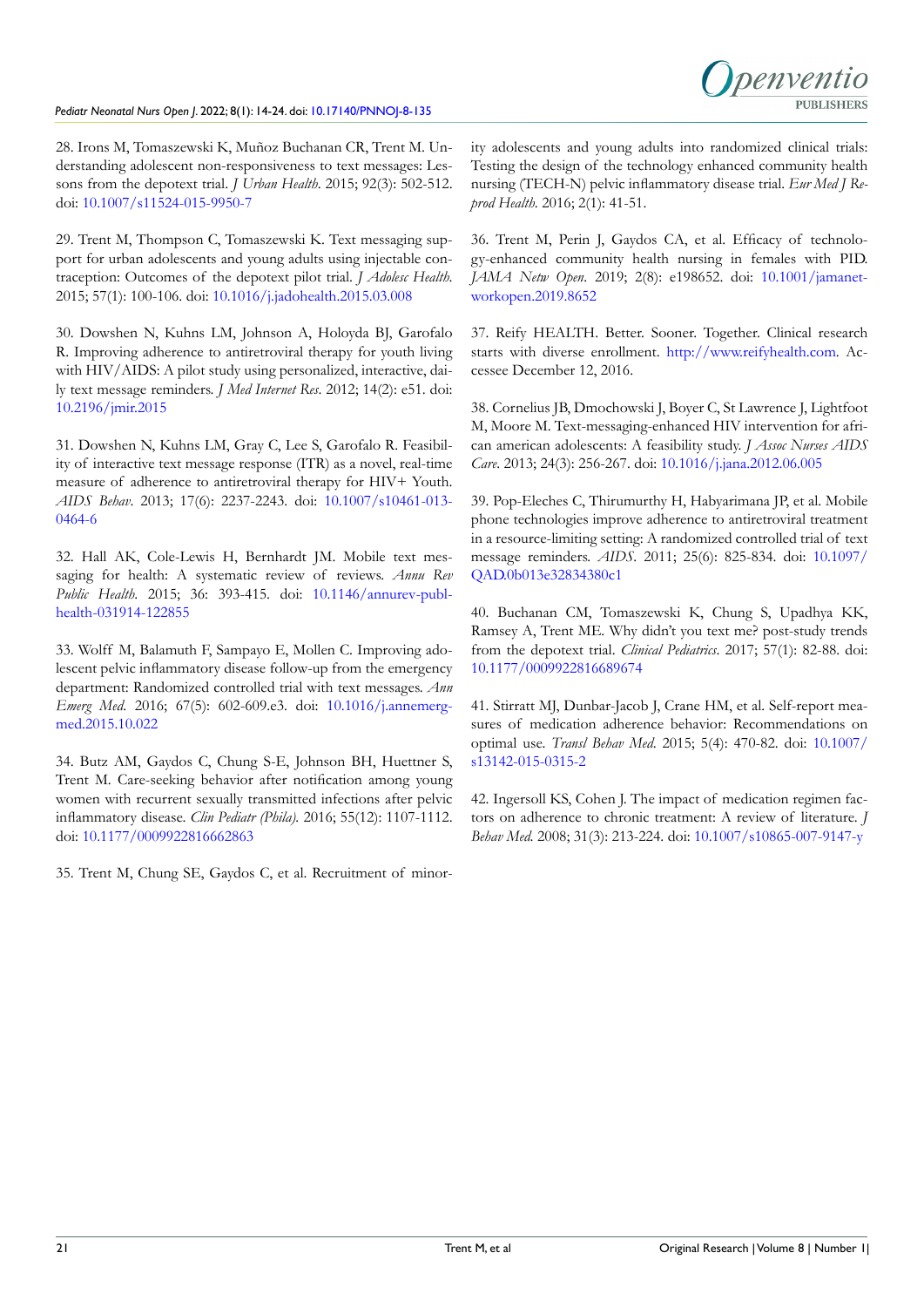

**APPENDICES** 

### **Appendix A**

| Pt.<br>ID | <b>Enrollment</b><br>Date | Day            | Message                                                                                                                                       |          | Time             |
|-----------|---------------------------|----------------|-----------------------------------------------------------------------------------------------------------------------------------------------|----------|------------------|
| 5         | 10/11/12                  | 0              | Welcome to the TECH-N study. Call us at 410-302-3103 if you do not receive a call in 24 hours. Text 1 if you<br>got this message. TECH-N Team | outbound | 10/11/12 3:55 PM |
| 5         | 10/11/12                  | 0              | т                                                                                                                                             | inbound  | 10/11/12 5:48 PM |
| 5         | 10/11/12                  | 0              | Thanks!                                                                                                                                       | outbound | 10/11/12 5:48 PM |
| 5         | 10/11/12                  |                | Good morning! Dort forget to take your medication twice today with a BIG glass of water. Betty & Jennette,<br><b>TECH-N Nurses</b>            | outbound | 10/12/12 9:00 AM |
| 5         | 10/11/12                  | -1             | Good Evening! How many doses did you take today? Text 0, 1, or 27 Betty & Jennette, TECH-N Nurses                                             | outbound | 10/12/12 7:00 PM |
| 5         | 10/11/12                  | $\mathbf{I}$   | т                                                                                                                                             | inbound  | 10/12/12 7:02 PM |
| 5         | 10/11/12                  | -1             | Please respond with how many doses you took: 0. 1. or 2.                                                                                      | outbound | 10/12/12 7:02 PM |
| 5         | 10/11/12                  | -1             | One dose is good, bit you need : o take both doses every day to make sure your body heals properly.                                           | outbound | 10/12/12 7:02 PM |
| 5         | 10/11/12                  | $\overline{2}$ | Good morning! Dort forget to take your medication twice today with a BIG glass of water. Betty & Jennette,<br><b>TECH-N Nurses</b>            | outbound | 10/12/12 9:00 AM |
| 5         | 10/11/12                  | 2              | Okay                                                                                                                                          | inbound  | 10/12/12 9:52 AM |
| 5         | 10/11/12                  | 2              | Good Evening! How many doses did you take today? Text 0, 1, or 27 Betty & Jennate, TECH-N Nurses                                              | outbound | 10/12/12 7:00 PM |
| 5         | 10/11/12                  | $\overline{2}$ | $\overline{2}$                                                                                                                                | inbound  | 10/12/12 7:02 PM |
| 5         | 10/11/12                  | 2              | Please respond with how many doses you took: 0. 1. or 2                                                                                       | outbound | 10/12/12 7:02 PM |
| 5         | 10/11/12                  | 2              | That's great! You're on your way to recovering completely.                                                                                    | outbound | 10/12/12 7:02 PM |
| 5         | 10/11/12                  | 3              | Good morning! Don't forget to take your medication twice today with a BIG glass of water. Betty & Jennette,<br><b>TECH-N Nurses</b>           | outbound | 10/12/12 9:00 AM |
| 5         | 10/11/12                  | 3              | Good Evening! How many doses did you take today? Text 0, 1, or 27 Betty & Jennette, TECH-N Nurses                                             | outbound | 10/12/12 7:00 PM |
| 5         | 10/11/12                  | 3              | $\mathbf{2}$                                                                                                                                  | inbound  | 10/14/12 7:16 PM |
| 5         | 10/11/12                  | 3              | Please respond with how many doses you took: 0, 1, or 2.                                                                                      | outbound | 10/14/12 7:16 PM |
| 5         | 10/11/12                  | 3              | That's outstanding! Stick with it and you'll give your body the best chance to heal.                                                          | outbound | 10/14/12 7:16 PM |
| 5         | 10/11/12                  | 4              | Good morning! Don't forget to take your medication twice today with a BIG glass of water. Betty & Jennette,<br><b>TECH-N Nurses</b>           | outbound | 10/12/12 9:00 AM |
| 5         | 10/11/12                  | 4              | Good Evening! How many doses did you take today? Text 0, 1, or 27 Betty & Jennette, TECH-N Nurses                                             | outbound | 10/12/12 7:00 PM |
| 5         | 10/11/12                  | 4              | $\mathbf{2}$                                                                                                                                  | inbound  | 10/15/12 7:03 PM |
| 5         | 10/11/12                  | 4              | Please respond with how many doses you took: 0. 1. or 2.                                                                                      | outbound | 10/15/12 7:03 PM |
| 5         | 10/11/12                  | 4              | That's awesome. Keep up the good work. Taking both doses every clay is very important for you to heal<br>completely.                          | outbound | 10/15/12 7:03 PM |
| 5         | 10/11/12                  | 5              | Good morning! Don't forget to take your medication twice today with a BIG glass of water. Betty & Jennette,<br><b>TECH-N Nurses</b>           | outbound | 10/12/12 9:00 AM |
| 5         | 10/11/12                  | 5              | Good Evening! How many doses did you take today? Text 0, 1, or 27 Betty & Jennette, TECH-N Nurses                                             | outbound | 10/12/12 7:00 PM |
| 5         | 10/11/12                  | 5              | $\overline{2}$                                                                                                                                | inbound  | 10/16/12 7:18 PM |
| 5         | 10/11/12                  | 5              | Please respond wit how many doses you took: 0, 1, or 2.                                                                                       | outbound | 10/16/12 7:18 PM |
| 5         | 10/11/12                  |                | Great to hear! You're well on your way to getting better.                                                                                     | outbound | 10/16/12 7:18 PM |
| 5         | 10/11/12                  | 6              | Good morning! Don't forget to take your medication twice today with a BIG glass of water. Betty & Jennette,<br><b>TECH-N Nurses</b>           | outbound | 10/12/12 9:00 AM |
| 5         | 10/11/12                  | 6              | Good Evening! How many doses did you take today? Text 0, 1, or 27 Betty & Jennette, TECH-N Nurses                                             | outbound | 10/12/12 7:00 PM |
| 5         | 10/11/12                  | 6              | $\overline{2}$                                                                                                                                | inbound  | 10/12/12 7:00 PM |
| 5         | 10/11/12                  | 6              | Please respond with how many doses you took: 0. 1. or 2.                                                                                      | outbound | 10/12/12 7:00 PM |
| 5         | 10/11/12                  | 6              | Awesome job. You're almost halfway done with the medication. Let's finish week one tomorrow by taking<br>both doses.                          | outbound | 10/12/12 7:00 PM |
| 5         | 10/11/12                  | 7              | Good morning! Don't forget to take your medication twice today with a BIG glass of water. Betty & Jennette,<br><b>TECH-N Nurses</b>           | outbound | 10/12/12 9:00 AM |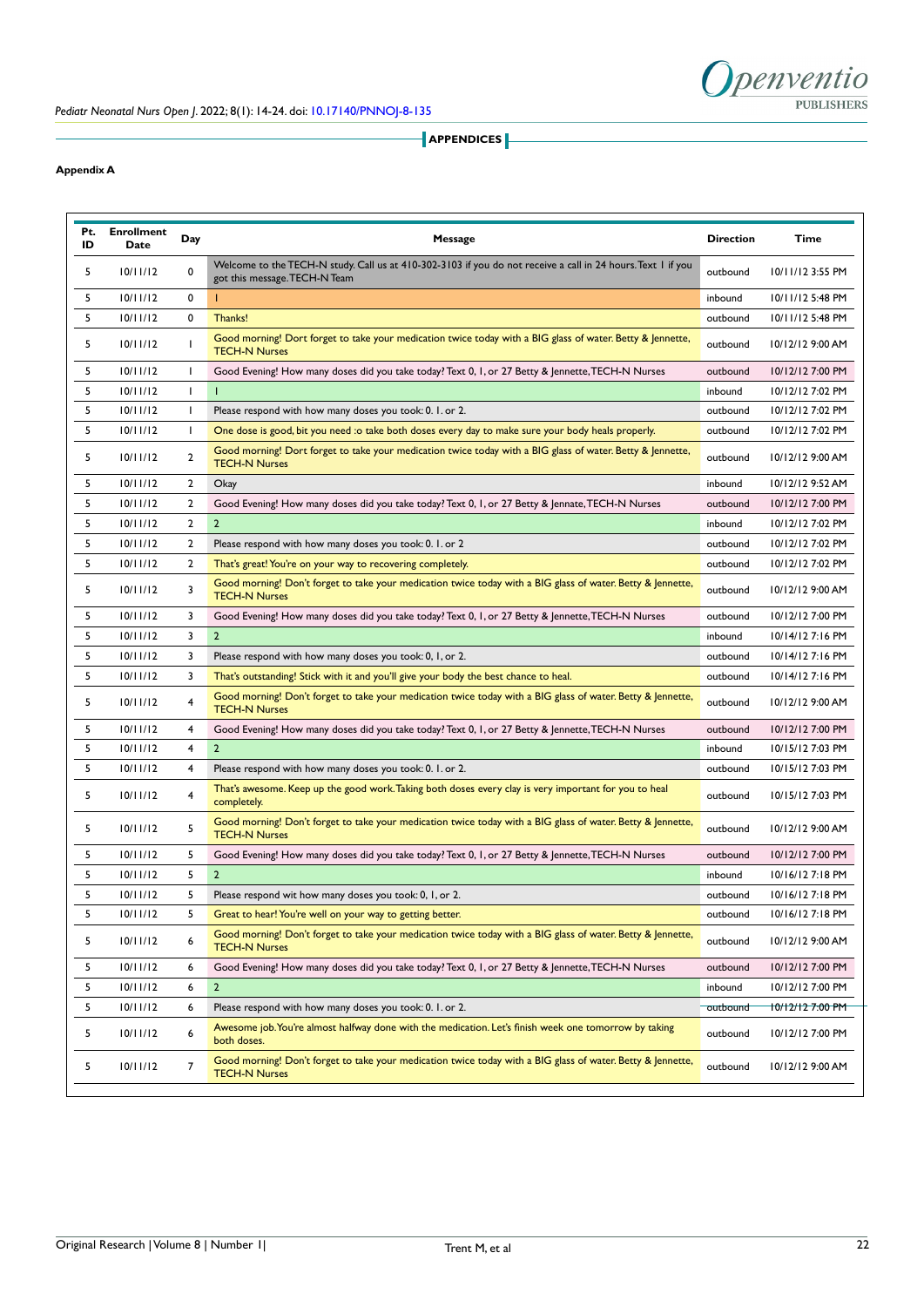

### **Appendix B**

| A                                                                                                                                  | в              | C                                       |
|------------------------------------------------------------------------------------------------------------------------------------|----------------|-----------------------------------------|
| Good Evening! How many doses did you take today? Text 0, 1, or 27 Betty & Jennette, TECH-N Nurses                                  |                | <b>Color Legend</b>                     |
| Please respond wit how many doses you took: 0. I. or 2.                                                                            |                | Dose Inquiry                            |
| Good morning! Dort forget to take your medication twice today with a BIG glass of water. Betty & Jennette,<br><b>TECH-N Nurses</b> |                | Dose Response                           |
| Good Evening! How many doses did you take today? Text 0, 1, or 27 Betty & Jennette, TECH-N Nurses                                  |                | Duplicate Dose Responses                |
| $\overline{2}$                                                                                                                     |                | Encourngement                           |
| Please respond wit how many doses you took: 0. 1. or 2.                                                                            |                | Patient comments                        |
| That's awesome. Keep up the good work. Taking both doses every clay is very important for you to heal completely.                  |                | Prompt to respond numerically           |
| <b>Thanks</b>                                                                                                                      |                | <b>Welcome, Retention</b>               |
| Good morning! Dort forget to take your medication twice today with a BIG glass of water. Betty & Jennette,<br><b>TECH-N Nurses</b> |                | Patient Responses to Welcome, Retention |
| Good Evening! How many doses did you take today? Text 0, 1, or 27 Betty & Jen nette, TECH-N Nurses                                 |                |                                         |
| $\overline{2}$                                                                                                                     |                |                                         |
| <b>Functions</b>                                                                                                                   | Result         | <b>Value Calculated</b>                 |
| COUNTIF(AI:A12," Good Evening!"")                                                                                                  | 3              | # Dosage Inquirty Msg.                  |
| CountColour(Al:A12, C3)                                                                                                            | $\overline{2}$ | # DosageResponses                       |
| sumbycolor(Al:A12, C3)                                                                                                             | 4              | Text-Reported Dosage                    |
| $=$ BI6/BIS*100(%)                                                                                                                 | 66.67%         | Individual Response Rate                |